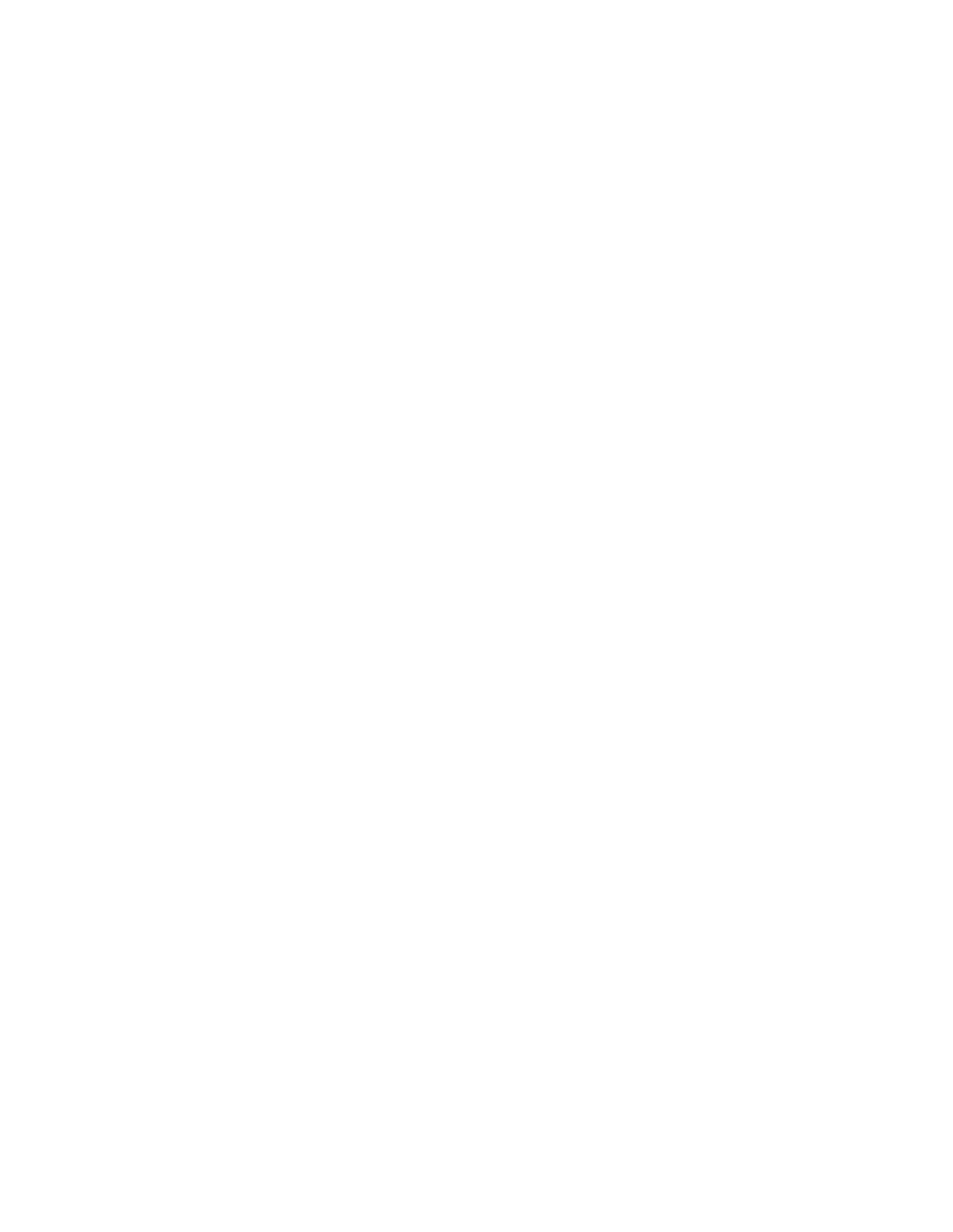

Page 1 of 7

File Number: SDS\_4465\_R01 Date: 2020-Dec-8

# **SAFETY DATA SHEET**

## **Section 1 -- Product and Company Identification**

#### **PRODUCT IDENTIFICATION**

Product Name: Rechargeable Lithium Ion Battery

Product Model No.: 271-00029

Inventus Part No.: 03-54465-001

#### **COMPANY NAME:**

Inventus Power, Inc.

1200 Internationale Parkway, Woodridge IL 60517

Emergency telephone number:

Inside the US: 1-800-535-5053

Outside the US: 001-352-323-3500

#### **MANUFACTURING SITE:**

Name: ICC Electronics (Dongguan) Ltd. Address1: No.23, Shang Yuan Road, QingXi Town, Dongguan City, Guangdong Province, China Telephone number: +86 769 87731085 Emergency telephone number: +86 769 87731085

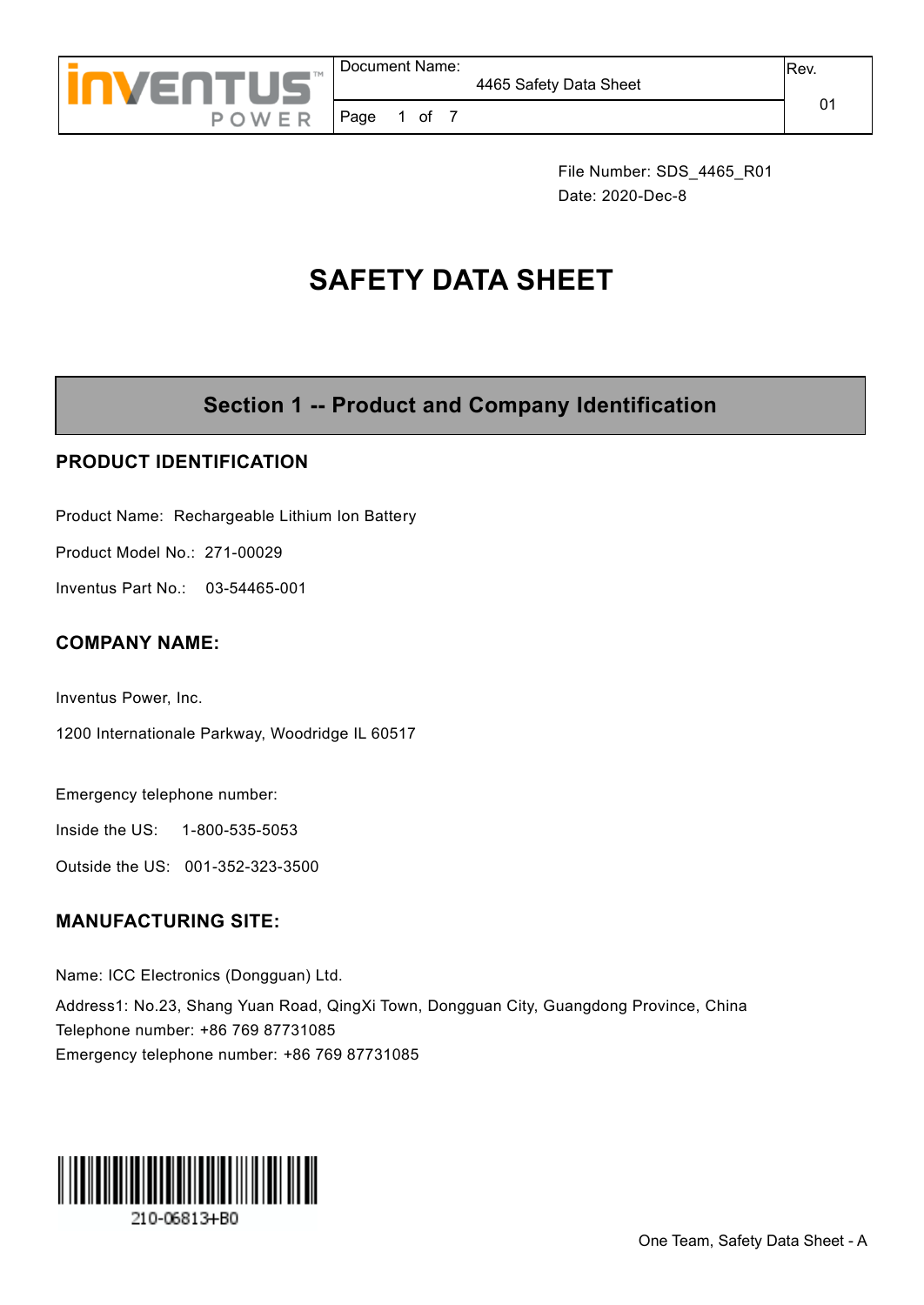

Page 2 of 7

01

## **Section 2 -- Composition / Information on Ingredients**

#### **Battery Product Matrix**

| Inventus Power<br>P/N | Customer P/N | Pack<br>Configuration | Pack Nominal<br>Voltage V | Pack<br>Nominal<br>Capacity<br>(Ah) | Pack Energy<br>(Wh) |
|-----------------------|--------------|-----------------------|---------------------------|-------------------------------------|---------------------|
| 03-54465-001          | 271-00029    | 2S <sub>1</sub> P     | 7 2                       | 2.9                                 | 20.9                |

#### **Chemical Composition:**

| Component             | Material                                       | Formula                         | <b>CAS Number</b> | Percentage<br>range (wt $%$ ) |
|-----------------------|------------------------------------------------|---------------------------------|-------------------|-------------------------------|
| Positive<br>Electrode | Lithium Nickel<br>Cobalt<br>manganese<br>Oxide | LiNiMnCoO2                      | 182442-95-1       | $25 - 33%$                    |
| Negative<br>Electrode | Graphite                                       | С                               | 7782-42-5         | $15 - 25%$                    |
| Electrolyte           | Polyvinylidine<br>Fluoride                     | C <sub>2</sub> H <sub>2F2</sub> | 24937-79-9        | $0.5 - 1\%$                   |
|                       | Lithium<br>hexafluorophosp<br>hate             | LiPF <sub>6</sub>               | 21324-40-3        | 15-27%                        |
|                       | Aluminium                                      | AI                              | 7429-90-5         | 5%                            |
| Outer case            | Cupper                                         | Cu                              | 7440-50-8         | 5%                            |
|                       | <b>Iron</b>                                    | Fe                              | 7439-89-6         | 5%                            |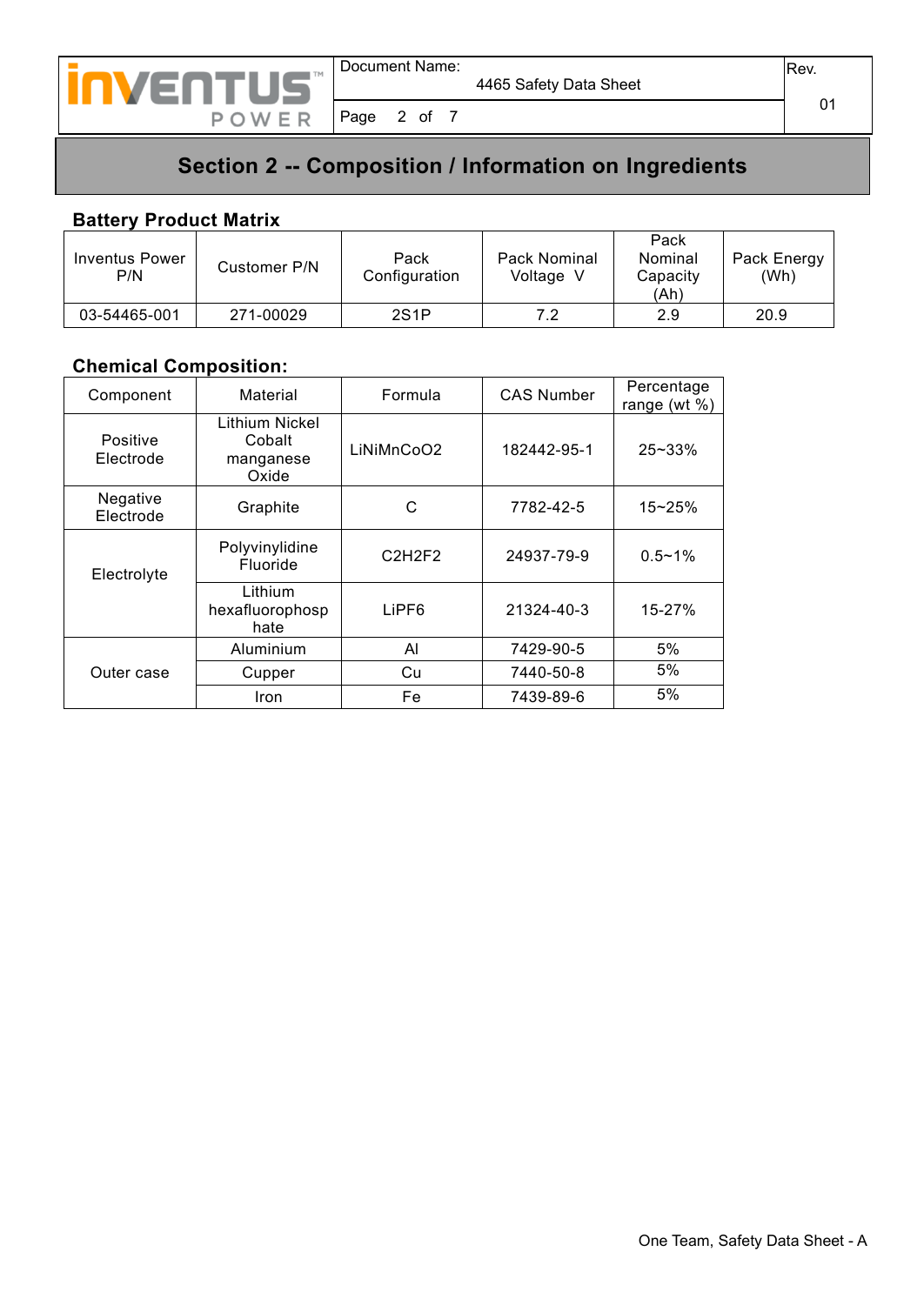

## **Section 3 -- Hazards Identification**

Under normal usage, there is no contact with electrolyte and no hazard exists.

If exposed to high temperature or fire, cell may leak electrolyte and in extreme cases explode. The vented gas may contain among others Hydrogen Fluoride.

### **Section 4 -- First Aid**

Under normal operating condition, contents of the cells are in sealed (polymer pouch/metal can or cylinder) condition and pose no threat to the user.

Exposure to the cell internal content happens under abusive conditions.

**Inhalation**: Contents of open battery may cause respiratory irritation. Move to fresh air immediately and seek medical attention.

**Skin**: Contents of open battery may cause skin irritation. Wash skin with copious amount of soap and water.

**Eye**: Contents of open battery may cause eye irritation. Flush eyes immediately with water for at least 15 minutes and seek medical attention.

**Ingestion**: Seek medical attention immediately. Induce vomiting.

#### **Section 5 -- Fire Fighting**

In case of Fire use CO2 or CLASS D fire extinguisher

In case battery burns with other combustible, use corresponding fire extinguisher. Corrosive fumes may be present during fire. Use protective equipment (gloves, breathing apparatus, goggles etc.)

Gases from the burning fire will include Hydrogen Fluoride, Carbon oxides, Hydrocarbons among others.

#### **Section 6 -- Accidental Release**

Battery material is enclosed in either metal casing or in laminate and does not release easily under normal usage. Under abuse condition such as puncture, high heat exposure, electrical abuse electrolyte containing vinyl chloride salt in organic solvent may leak out. See section 4 for first aid measure. Seek medical attention.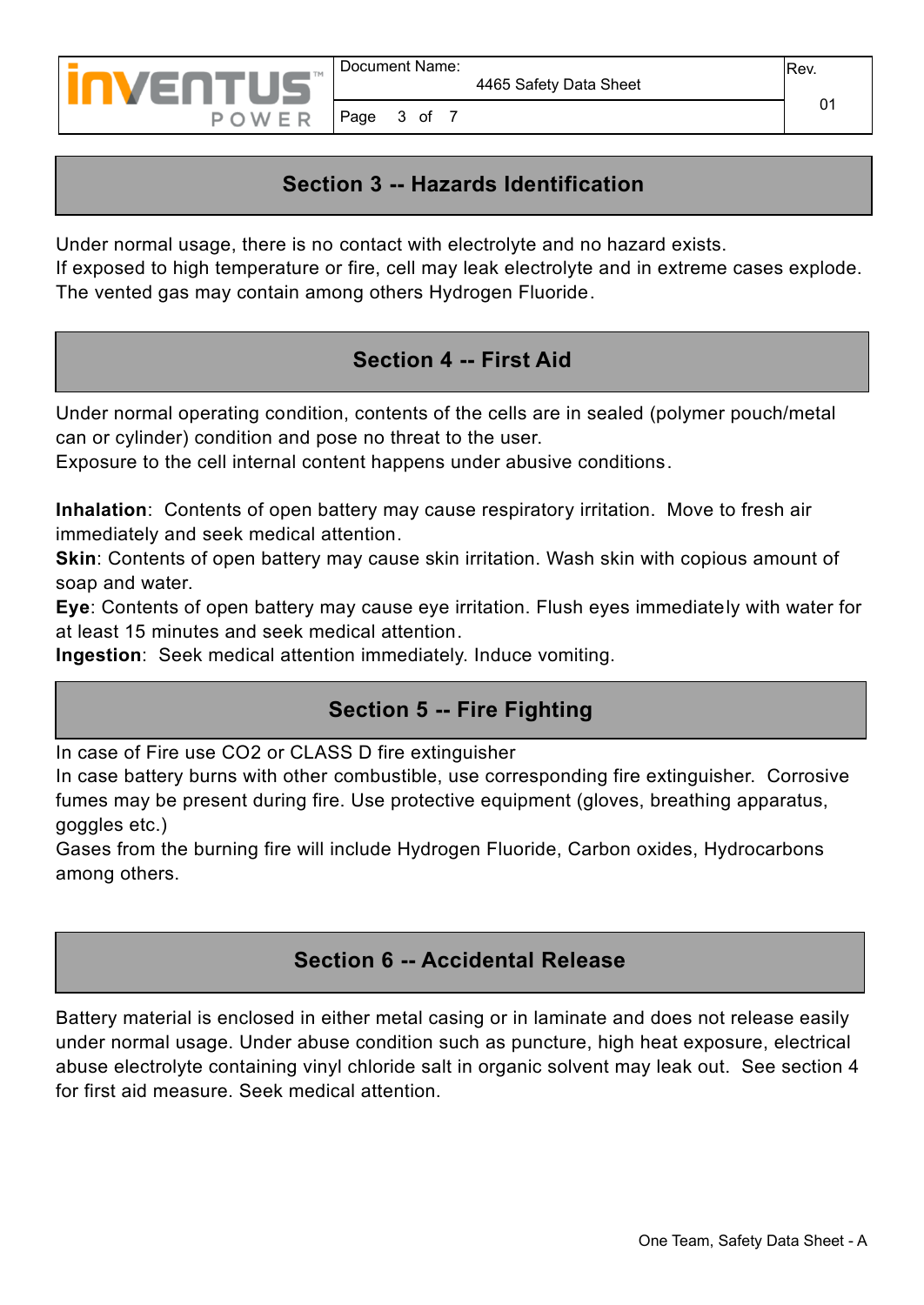

#### **Section 7 -- Instructions on Safe Handing and Use**

Page 4 of 7

Storage: Store within the recommended temperature limit of the battery (read instruction manual for specific limits). Do not expose to high temperature ( $60^{\circ}C/140^{\circ}F$ ). Avoid short circuit of the battery. Short circuit of the battery may cause release of gas and may pose burn hazard.

Handling: Do not disassemble, crush or otherwise abuse the battery. Do not open the battery. Charge: Charge only with dedicated/specific chargers designed for this battery

Discharge: Discharge within the temperature limits of the battery detailed in the specification. Disposal: Dispose/Recycle according to the applicable municipal, state and federal

regulations. Do not dispose in household or commercial waste bin.

Caution: This battery when abused may pose fire, explosion and severe burn hazard. Handle with caution.

#### **Section 8 -- Exposure Control and Special Protection Information**

• Control parameters

| Common chemical name /                                | <b>ACGIH (2009)</b>                                                                                                         |     |  |  |  |
|-------------------------------------------------------|-----------------------------------------------------------------------------------------------------------------------------|-----|--|--|--|
| General name                                          | <b>TLV-TWA</b>                                                                                                              | BEI |  |  |  |
| Lithium transition metal oxidate                      | $0.02$ mg/m <sup>3</sup> (as cobalt) *<br>$0.2$ mg/m <sup>3</sup> (as manganese) *<br>$0.2$ mg/m <sup>3</sup> (as nickel) * |     |  |  |  |
| <b>Aluminum</b>                                       | $10$ mg/m $3$ (metal coarse particulate)<br>$5mg/m3$ (inflammable powder)<br>$5mg/m3$ (weld fume)                           |     |  |  |  |
| Carbon<br>(Natural graphite)<br>(Artificial graphite) | $2$ mg/m $3$<br>(inhalant coarse particulate)                                                                               |     |  |  |  |
| Copper                                                | $0.2$ mg/m <sup>3</sup> (fume)<br>1.0mg/m <sup>3</sup> (a coarse particulate, Mist)                                         |     |  |  |  |
| Organic electrolyte                                   |                                                                                                                             |     |  |  |  |

ACGIH: American Conference of Governmental Industrial Hygienists, Inc.

TLV-TWA: Threshold Limit Value-Time Weighted Average concentration

**BEI: Biological Exposure Indices** 

Eye Protection, gloves, ventilation, are not needed under normal usage

Use safety goggles, acid resistant safety gloves, air mask if exposed to internal content of the cell/battery.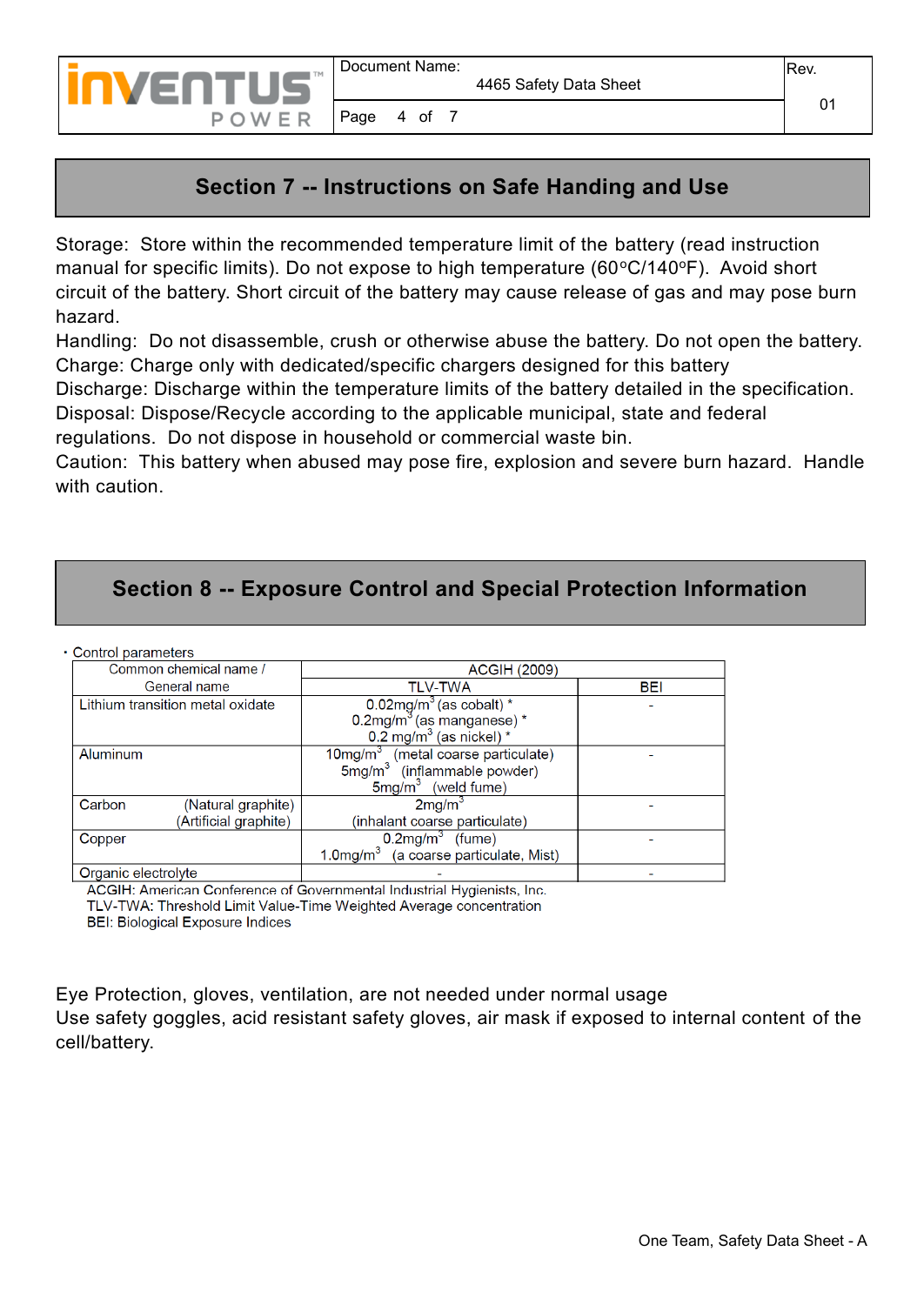

Page 5 of 7

## **Section 9 -- Physical and Chemical Properties**

Appearance: Solid Form Factor: Mostly cylindrical Odor: N/A PH: N/A Flash Point: N/A Density: N/A Solubility: Insoluble in Water

#### **Section 10 -- Stability and Reactivity**

Not reactive under normal condition of usage.

Note safe handling procedure.

Avoid high temperature and mechanical abuse.

Read label and manufacturer instruction before usage.

#### **Section 11 -- Toxicological Effect**

Acute Toxicity:

Not known for Lithium Cobaltate, Aluminum, and Graphite.

Copper causes gastrointestinal disturbance in 60-100mg sized coarse particulate. TDLo-Rabbit 375mg/kg

Organic electrolyte LD50, oral - -Rat 2000mg/kg or more

Local Effects:

Not known for Lithium Cobaltate, Graphite and Organic Electrolyte.

Aluminum has no known local effects.

Copper in coarse particulate is eye irritant

No known carcinogen in this product.

#### **Section 12 -- Ecological Information**

Battery is not biodegradable. Do not dispose in landfill. Please follow local regulations regarding recycle and disposal.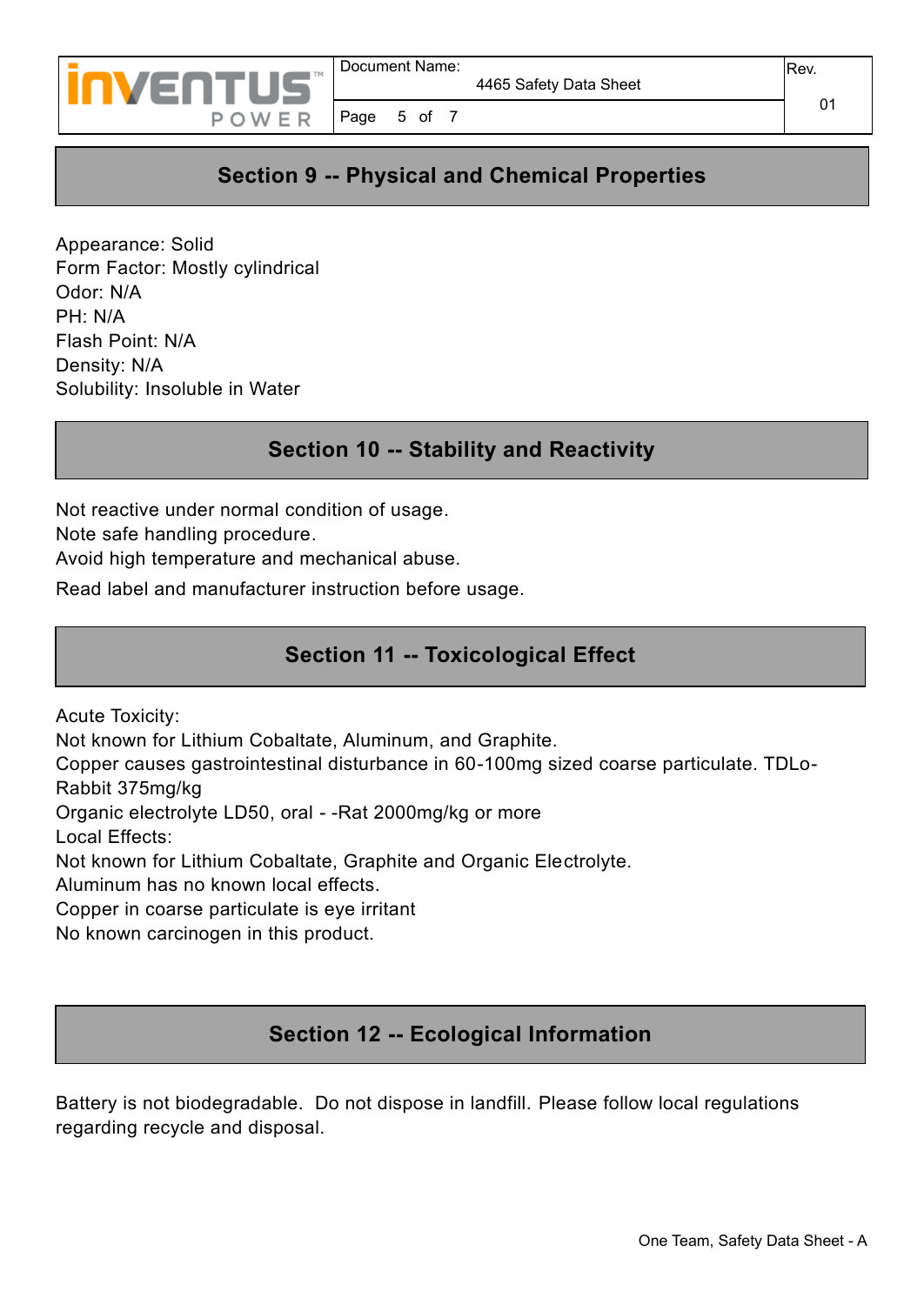

Page 6 of 7

## **Section 13 -- Disposal Information**

Dispose/Recycle according to the applicable municipal, state and federal regulations. Do not dispose in household or commercial waste bin.

## **Section 14 -- Transportation Information**

Proper Shipping Name: Lithium Ion Batteries.

The UN number for the battery pack is UN3480, and it also can be UN3481 when the battery pack contained in the equipment or packed with the equipment.

The battery meets the requirements of the test in the United Nations (UN) Manual of Tests and Criteria, Part III, sub-section 38.3

DOT: Refer to Attachment ERG 2020 guide 147 (Lithium Ion battery Guide)

IMDG:Refer to IMDG/Ocean Transport ENS F-A, S-I

IATA: Refer to IATA-ICAO/Air Transport ERG CODE 12FZ

When large amount of batteries is transported by ship, vehicle and railroad, avoid high temperature and dew condensation.

Avoid transportation which may cause damage of package.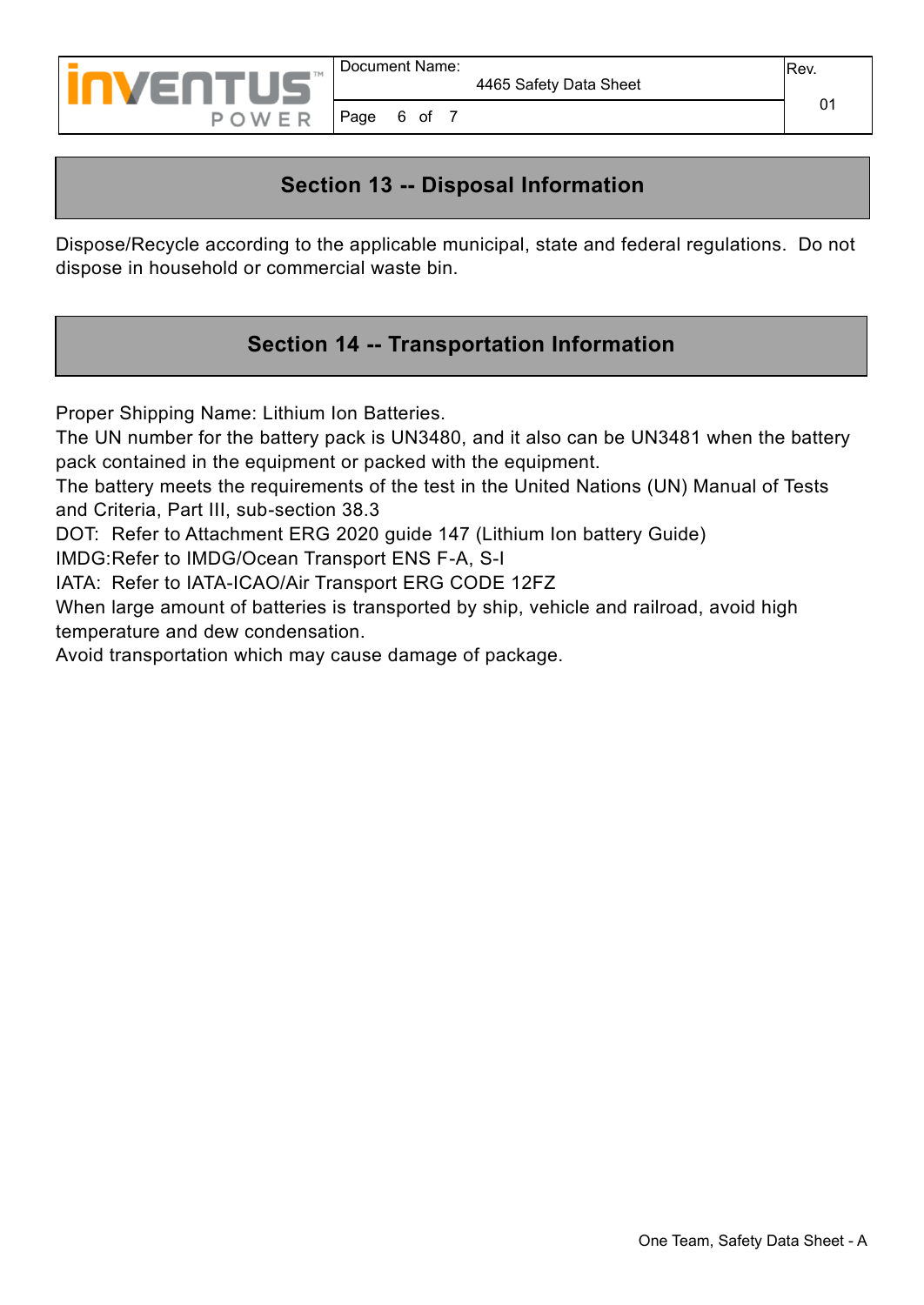

#### **Section 15 -- Regulatory Information**

The transport of rechargeable lithium-ion batteries is regulated by various bodies, (IATA, IMO, US-DOT)

That follow the United Nations "Recommendations on the Transport of Dangerous Goods. Regulations specifically applicable to the product:

ICAO 2021/2022 Edition of ICAO Technical Instructions for the Safety Transport of Dangerous Goods by Air

IMO IMDG Amendment 39-18 2018 Edition. And the battery pack complies with the special provision 188 of the IMDG CODE.

IATA 62nd Edition (2021) of the IATA Dangerous Goods Regulations (DGR)

US Department of Transportation DOT (49 CFR 100-185), (USA)

OSHA hazard communication standard (29 CFR 1910.1200)

#### Hazardous V Non-Hazardous

 This battery meets the requirements of Packing Instructions 965, section II or section IB of the IATA regulation.

#### **Section 16 -- Other Information**

The information contained in this Safety data sheet is based on the present state of knowledge and current legislation.

This safety data sheet provides guidance on health, safety and environmental aspects of the product and should not be construed as any guarantee of technical performance or suitability for particular applications.